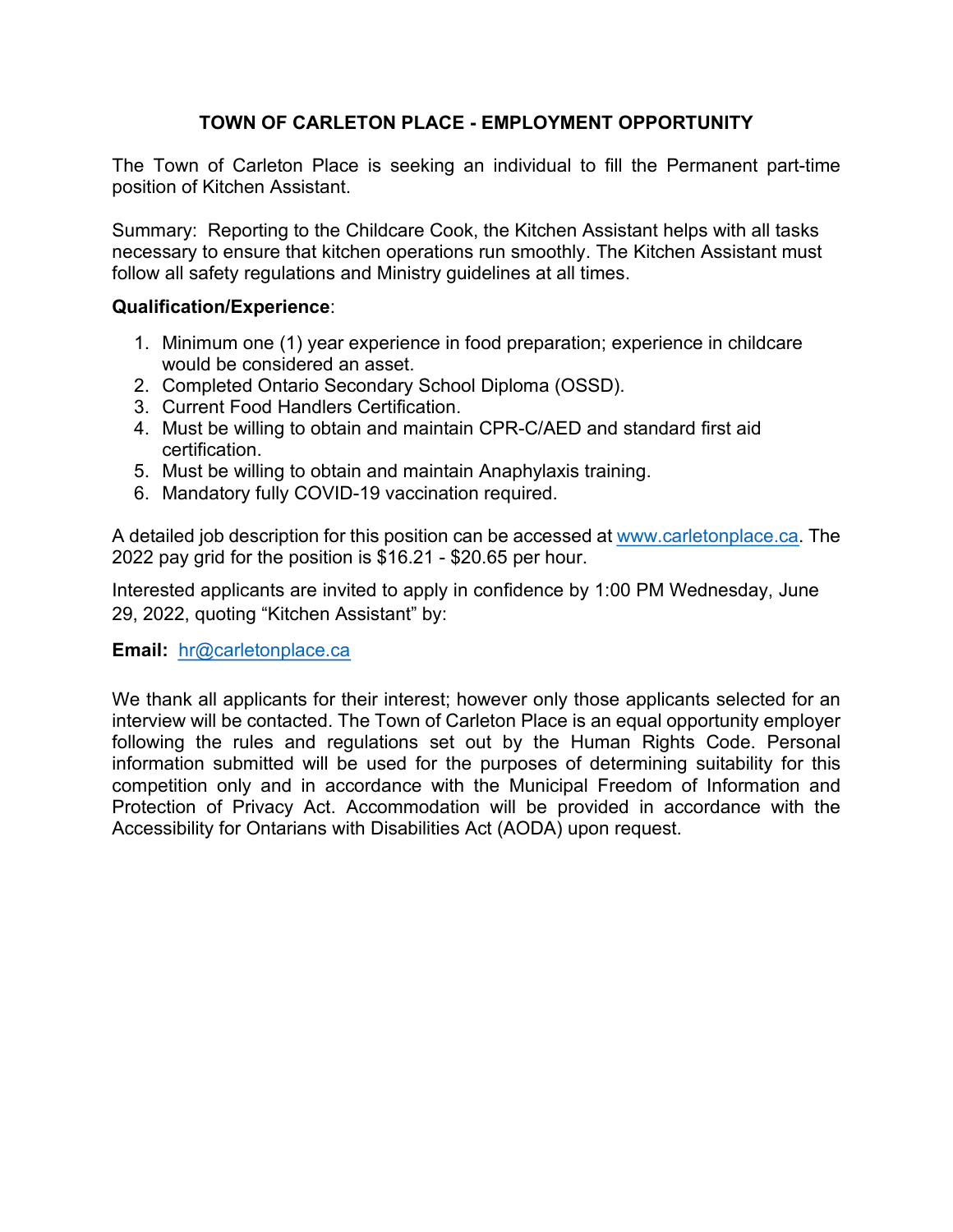

#### **TOWN OF CARLETON PLACE JOB DESCRIPTION**

| <b>DEPARTMENT:</b>     | <b>Childcare Services Department</b> |
|------------------------|--------------------------------------|
| <b>DIVISION:</b>       | Childcare                            |
| <b>JOB TITLE:</b>      | Kitchen Assistant                    |
| <b>EMPLOYEE GROUP:</b> | Non-Union                            |
| <b>PAY GRID:</b>       | 3                                    |
| <b>SUPERVISOR:</b>     | <b>Chilcare Cook</b>                 |
| <b>REVISION DATE:</b>  | May 26, 2020                         |

#### **POSITION SUMMARY:**

Reporting to the Childcare Cook, the Kitchen Assistant helps with all tasks necessary to ensure that kitchen operations run smoothly. The Kitchen Assistant must follow all safety regulations and Ministry guidelines at all times.

#### **DUTIES AND RESPONSIBILITIES:**

- 1. Attends work on a regular basis, arriving in a timely manner and following the schedule as provided by the Childcare Cook
- 2. Undertakes food preparation tasks, as directed by the Childcare Cook and/or Assistant Cook, preparing ingredients, cleaning vegetables/fruits, preparing simple dishes, observing correct cooking times and temperatures
- 3. Contributes to setting trays for snacks and meals as instructed by Childcare Cook and/or Assistant Cook
- 4. Follows individual dietary needs for children with established substitutions
- 5. Maintains clean and tidy work stations, paths and surfaces
- 6. Ensures the availability of clean dishes by washing dishes, pots, pans, utensils and other cooking equipment
- 7. Assists with the distribution/collection of snacks and meals to all areas of the **Centre**
- 8. Participates in loading and unloading of second  $(2^{nd})$  location food and equipment transfers
- 9. Restocks storage/laundry areas with necessary supplies as needed
- 10. Supports Childcare Cook and/or Assistant Cook with food product deliveries as instructed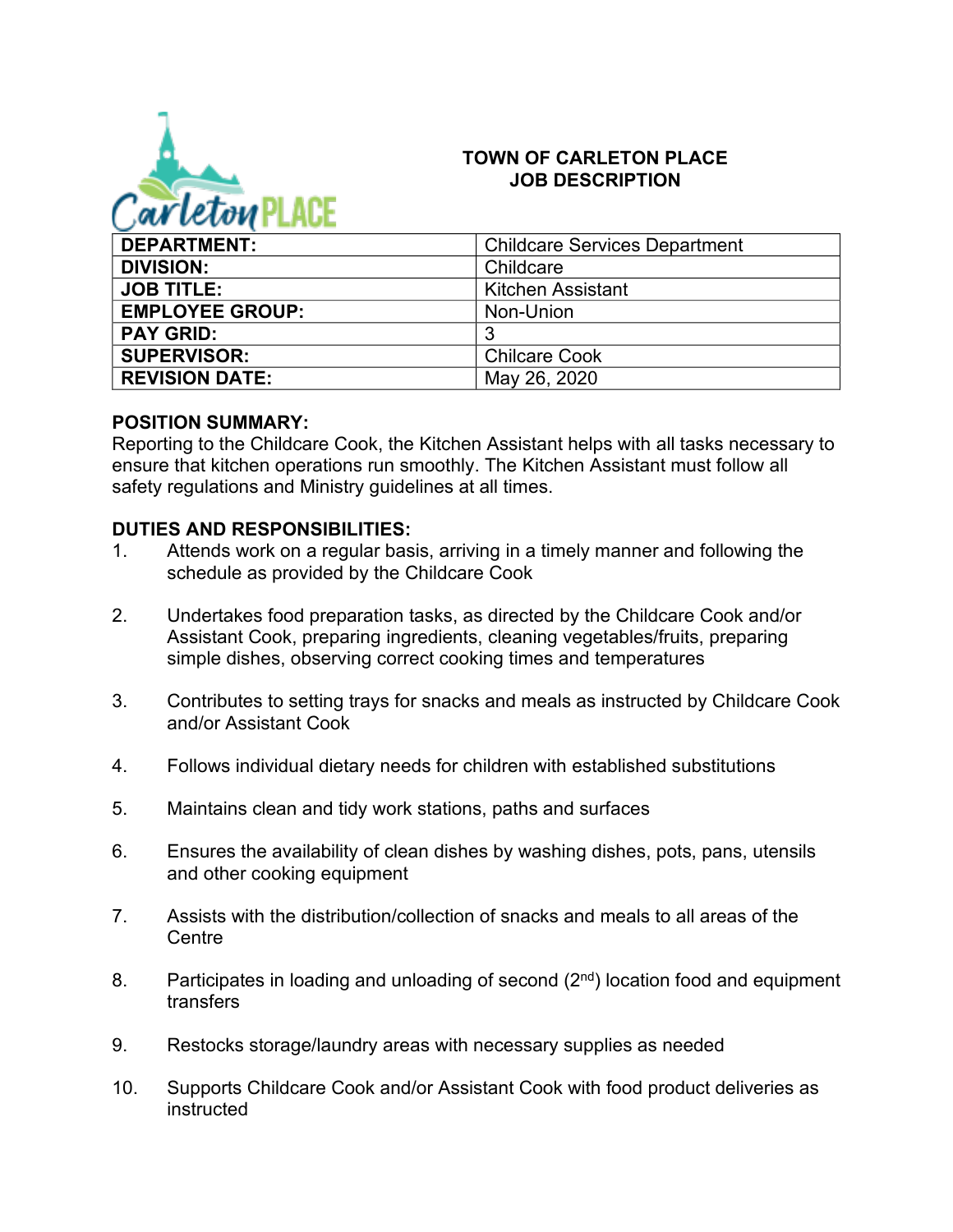- 11. Ensures proper storage of food items at appropriate temperatures
- 12. Rotates stock items as per FIFO system
- 13. Participates in all assigned and required training
- 14. Communicates any/all concerns of a health and safety nature to a representative in a timely manner
- 15. Promotes workplace positivity and open communication with peers
- 16. Available for unpredictable times of educator shortages as required while arrangements are being made

The above generally describes the duties of the position. However, municipal work is varied in nature; employees will be required to perform duties in addition to the above from time to time as directed by the Childcare Cook.

# **POSITION REQUIRMENTS:**

### **EDUCATIONAL REQUIREMENTS:**

- 1. Completed Ontario Secondary School Diploma (OSSD)
- 2. Current Food Handlers Certification
- 3. Must be willing to obtain and maintain CPR-C/AED and standard first aid certification
- 4. Must be willing to obtain and maintain Anaphylaxis training
- 5. Participates in two(2) hours of professional development per year

#### **EXPERIENCE:**

Minimum one (1) year experience in food preparation; experience in childcare would be considered an asset.

#### **SKILLS AND COMPETENCIES:**

- 1. Knowledge of cooking techniques and methods
- 2. Ability to use key kitchen equipment, e.g. stove tops, meat slicer etc.
- 3. Ability to wash, peel and cut vegetables and fruits and to prepare a wide range of ingredients
- 4. Knowledge of hygiene and safety standards regarding food preparation and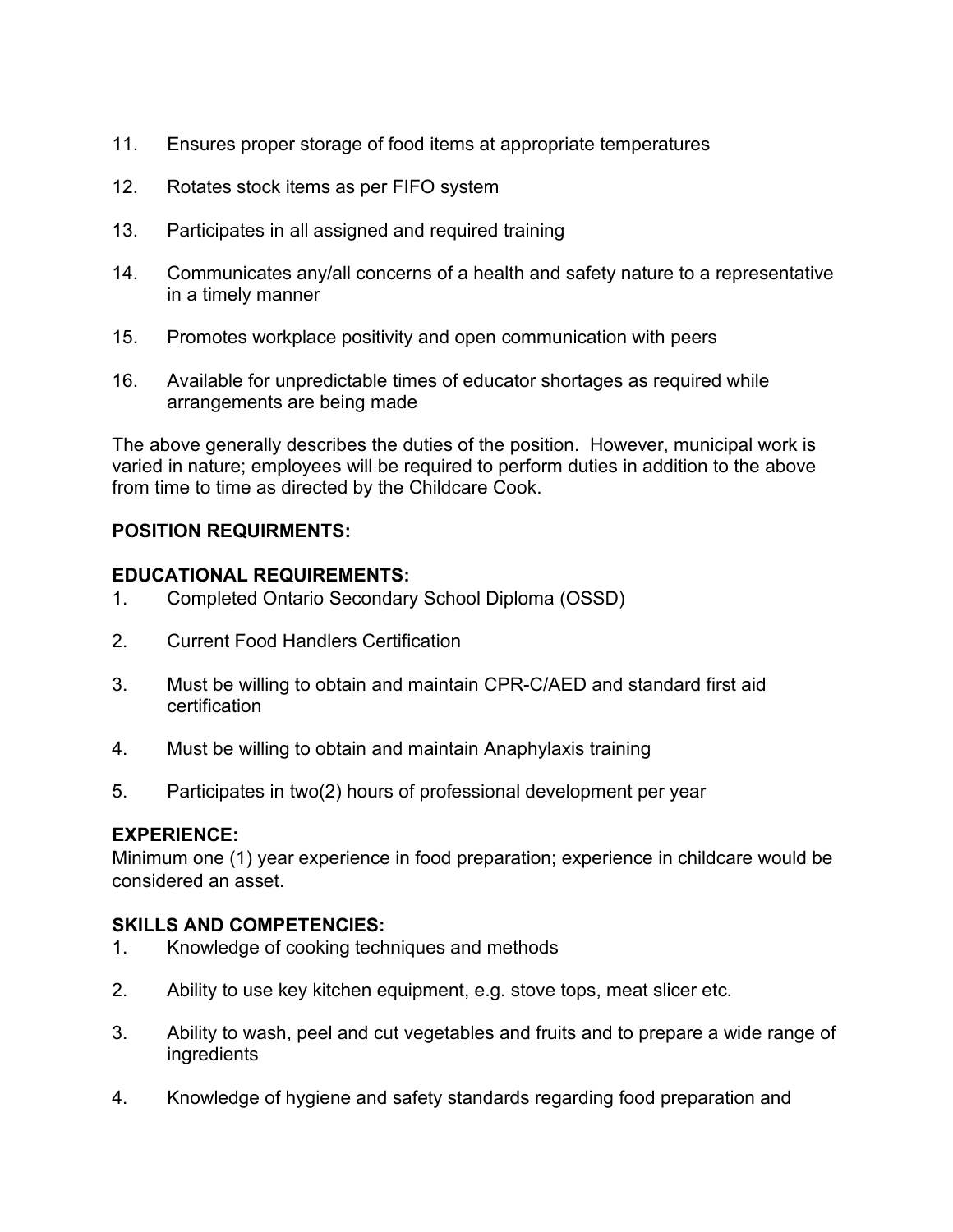storage

- 5. Ability to handle a number of tasks simultaneously
- 6. Excellent verbal and written communication skills
- 7. Comfortable working in a fast-paced environment
- 8. Able to follow instructions and work as part of a team
- 9. Great attention to detail

### **WORKING CONDITIONS:**

Supervised training will be provided on the job, including instruction on how to assist with meal preparation, distribution and how to handle equipment. Start and end times may vary depending on the needs of the centre.

### **PHYSICAL DEMANDS:**

Repetitive physical actions: standing, bending, twisting, reaching, lifting, walking, kneeling, grasping, wrist rotation, and regular movement with choice; use of standard and commercial kitchen equipment, tools and appliances; light, moderate and heavy lifting required (45 lbs min.); must be physically fit; moderate visual demands involve reading; exposure to constant background noise. Hair must be tied back and a hair net is to be worn. Facial hair must be trimmed and clean and hair net worn if applicable.

#### **ENVIRONMENTAL CONDITIONS:**

This position serves a high volume of people in an institutional setting. The environment is regularly fast-paced, busy, noisy, and often deals with several requests and interruptions during short intervals of time. Temperatures can vary between hot and cold.

#### **SENSORY DEMANDS:**

This position requires close visual acuity while preparing meals. The Kitchen Assistant will be exposed to a variety of different temperatures and smells and requires good hearing to effectively communicate with kitchen staff in a noisy environment.

#### **MENTAL DEMANDS:**

This position is fast-paced and requires concentration, the ability to follow multiple directions at once and the flexibility to change direction on task as required. The employee must be able to mange schedules and tight timelines while accommodating unplanned interruptions. Prioritized food preparation is required as well as reading and writing skills.

**N.B.** Must be able to read and comprehend instructions, recipes and/or labels relating to food, equipment, cleaning products, tools, invoices, packing slips, deliveries and schedules.